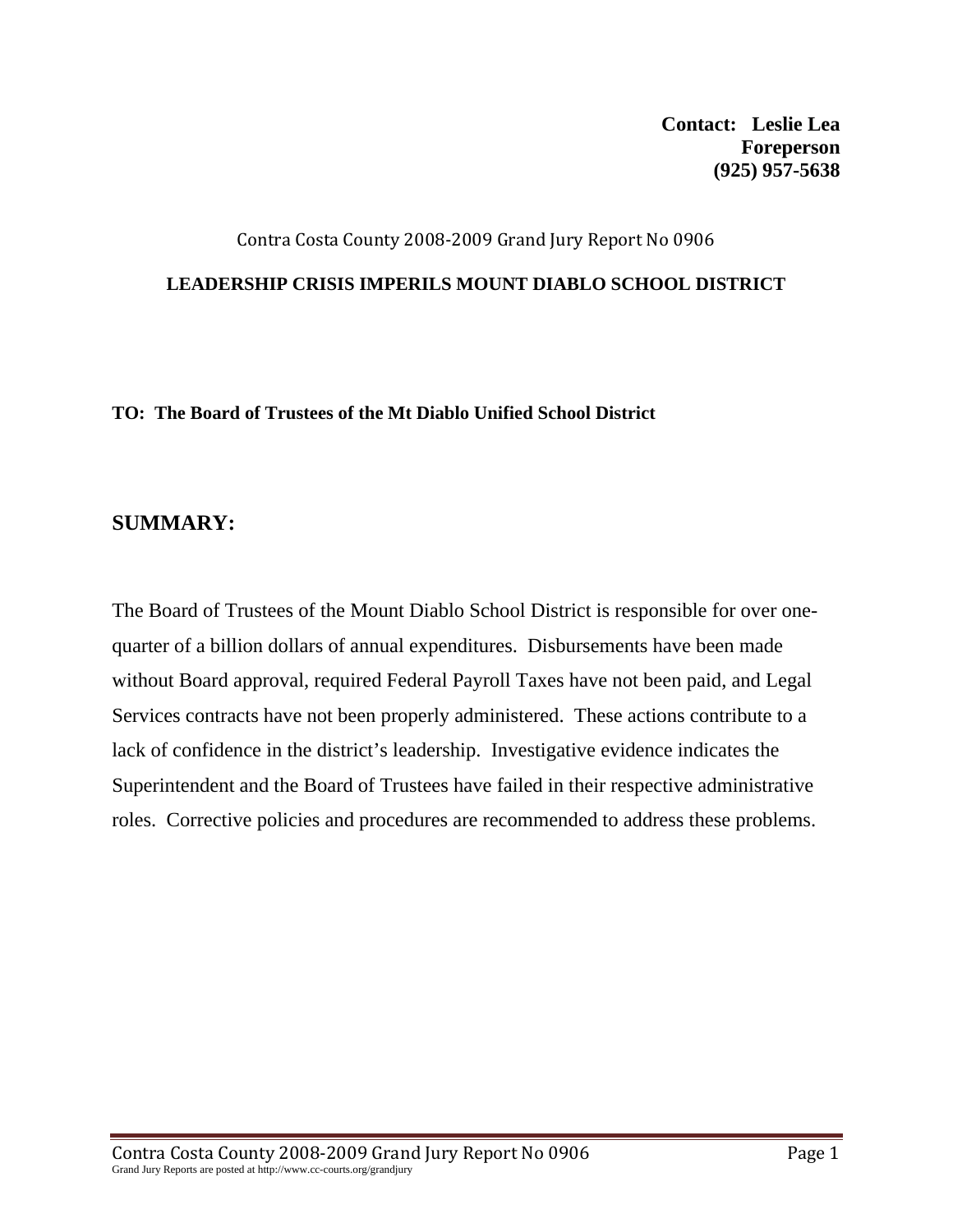# **BACKGROUND:**

The Mount Diablo School District (District), which is governed by a Board of Trustees (Board), is one of California's largest. Incorporated in 1948, its 56 schools and educational centers provide educational services to over 36,000 students in the incorporated cities of Walnut Creek, Concord, Pleasant Hill, Martinez and Clayton and unincorporated sections of Lafayette, Pacheco, and Bay Point. The District has 3736 employees, of which 2161 are certificated and 1575 are classified. It has a \$286.3 million budget for the 2008-2009 Fiscal Year.

Multiple occurrences in 2008 brought the school district to the attention of the Grand Jury. These included citizens' complaints, press reports of significant budget problems, contentious labor negotiations, and unpaid Federal Payroll Taxes. The Grand Jury elected to conduct a factfinding investigation of the school district. This effort involved review of publicly available information and structured interviews with selected district personnel. The Grand Jury's findings and recommendations follow.

## **FINDINGS:**

- 1. The Mount Diablo Unified School District has a \$286.3 million budget for the 2008-2009 fiscal year.
- 2. The Superintendent, rather than the Board, controlled the agenda for board meetings and decided what information to give or withhold from the Board.
- 3. Some Board members did not have a full understanding of their duties regarding their function and financial responsibilities to taxpayers. As a result, they failed to lead and instead, followed the Superintendent's directives.
- 4. The District had not paid its correct federal payroll tax obligations for several years. In 2005 the District paid a levy of over \$105,000 for payroll taxes, interest, and penalties. The Board did not approve these payments and was unaware of these issues because financial documents given to the Board lacked adequate detail. In 2008 the IRS informed the District that it may owe \$833,000 in unpaid payroll taxes, interest, and penalties. This matter remains unresolved as of this writing.
- 5. ADP, a private corporation which had served as the District's payroll tax processor, cancelled its contract in November 2006, because the District failed to fund the necessary amounts to provide for payment to the IRS.
- 6. The Board approved the creation of an in-house attorney position as a cost cutting measure. It directed that the attorney report to the Superintendent. This reporting relationship limited the volume and type of work provided to the Board by the in-house attorney.
- 7. Between 2002 and 2007, the District paid for work performed by an outside law firm. The law firm worked without a valid contract. This action violated District policy and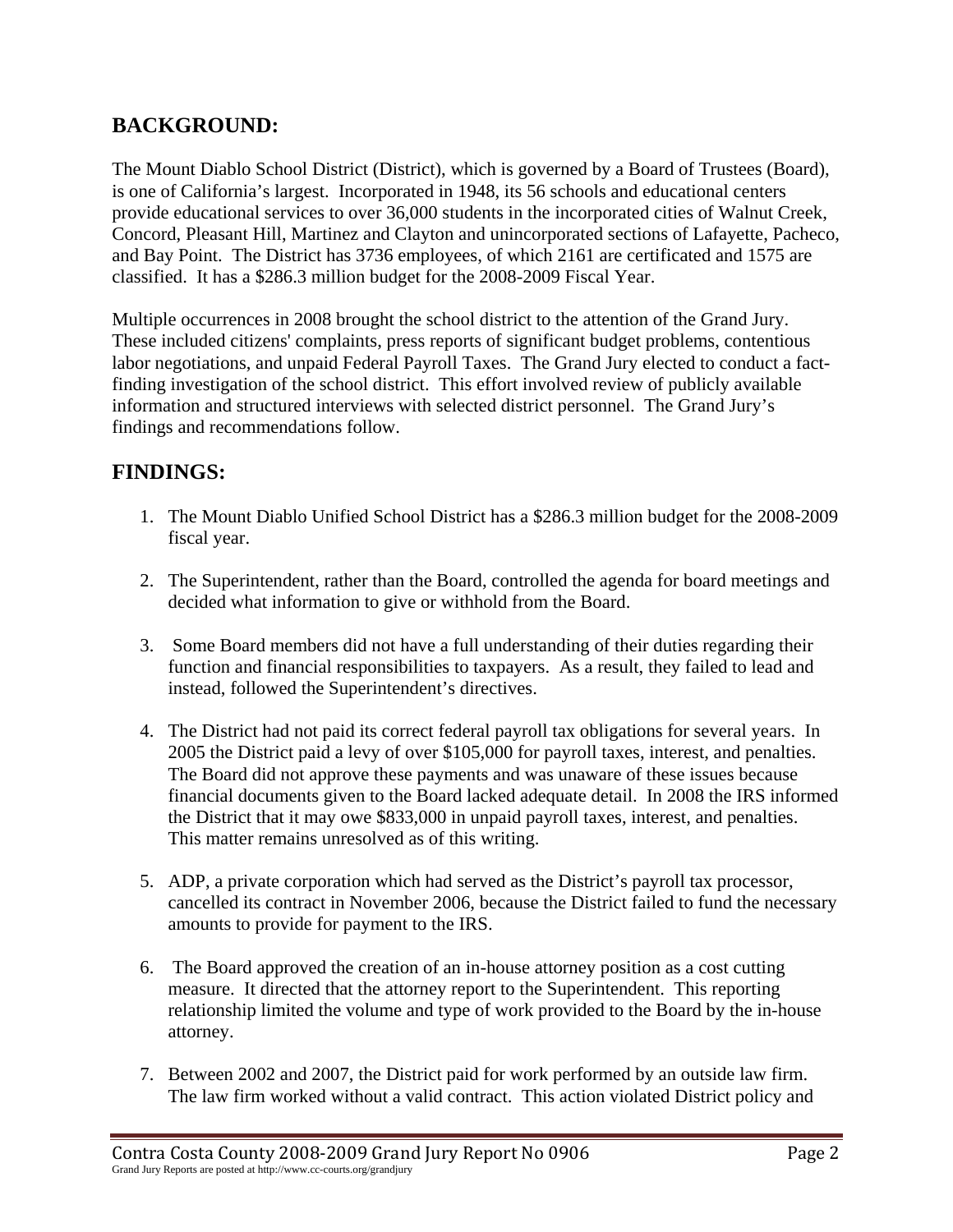the Board was unaware of this situation because renewal contracts were not forwarded by the Superintendent.

- 8. District policy dated 7/16/2002 requires Board approval for all bills over \$25,000. The Superintendent frequently violated this policy by not submitting bills in excess of \$25,000 to the Board. As one example, he unilaterally authorized payment in 2007 of a disputed bill for almost \$110,000 to an outside legal firm.
- 9. The Superintendent withheld critical financial information from the Board.
- 10. The Superintendent inhibited the free exchange of information between various departments within the District. These actions undermined employee morale and, in some cases, led them to not report for work or to resign.

## **RECOMMENDATIONS:**

- 1. That the President of the Board have a direct role in setting the agenda for its meetings.
- 2. That current Board members be required to attend training or continuing education programs to learn and understand their role and financial responsibilities as elected Board members and similar training be a requirement for new Board members.
- 3. That effective immediately, the Board be given a list of disbursements on a monthly basis. Vouchers exceeding \$25,000 shall detail the vendor and the reason for payment.
- 4. That the Board initiate a feasibility study on the outsourcing of the payroll function.
- 5. That in-house legal counsel report directly to the Board.
- 6. That a feasibility study be initiated to determine the optimum number of attorneys needed to serve in the Legal Counsel Department, and the Legal Department be expanded to bring the majority of legal work in-house, including unique work for Special Education.
- 7. That outside legal service providers agree to adhere to District billing polices.
- 8. That the Accounts Payable Department verify all contracts over \$25,000 be approved by the Board prior to payment and Legal Counsel monitor deficiencies.
- 9. That a list of all service contracts up for renewal be provided to the Board annually.
- 10. That all billing disputes be handled by the in-house Legal Counsel who shall review and recommend to the Board any actions to be taken.